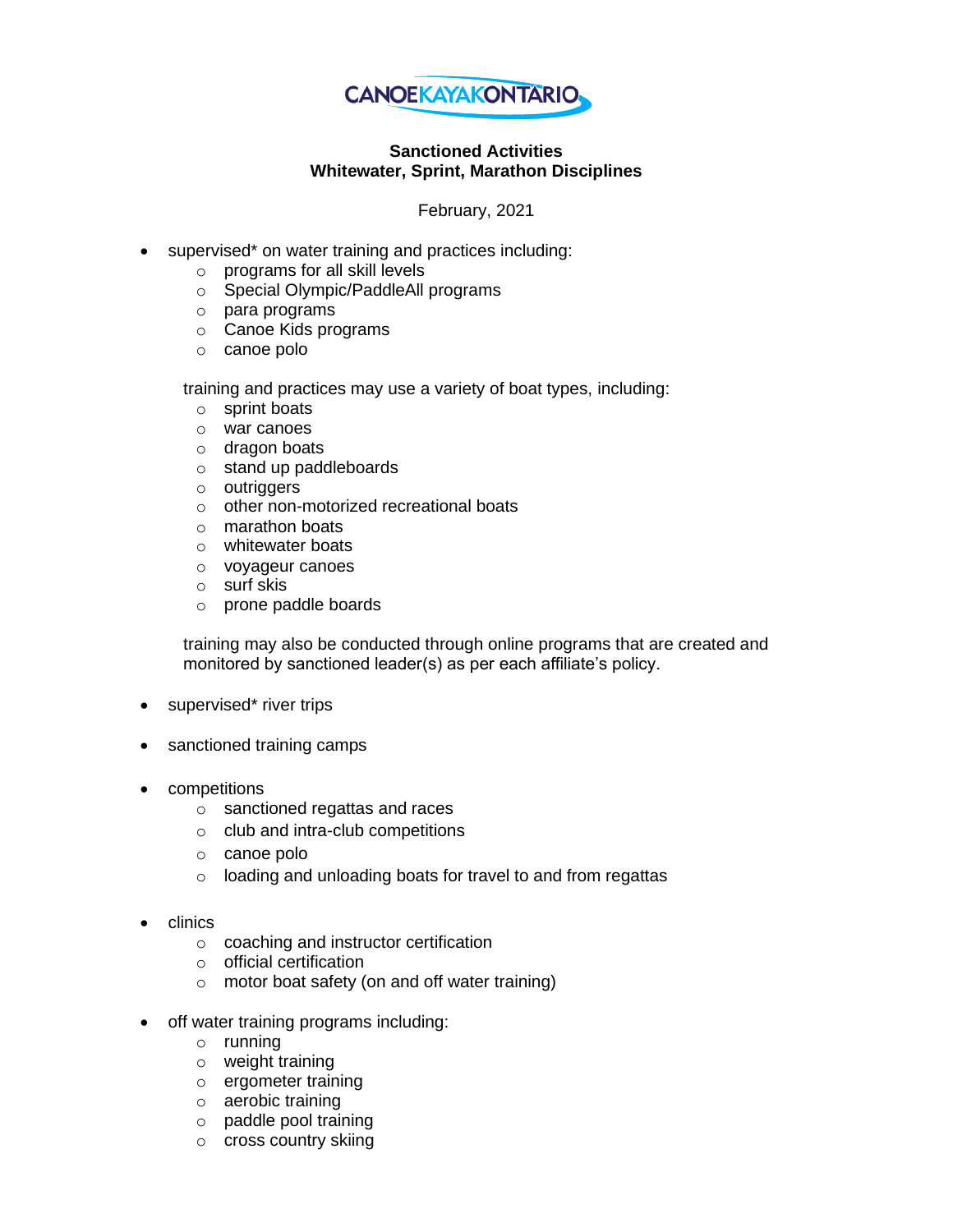

- o soccer and other aerobic games
- o swimming
- o strength training
- general maintenance activities including:
	- o installing and removing club docks
	- o installing and removing race course
	- o boat and motor maintenance and repair
	- o maintenance of club and grounds
- other activities
	- $\circ$  year end banquets, sports awards, social events (subject to alcohol service policy)
	- o promotional activities including:
	- o "try-it-outs"
	- o demonstrations
	- o distribution of promotional material
	- o fundraising activities that are limited to club members subject to approval by CKO

\*Supervised means overseen by sanctioned leader(s) per CKO affiliate safety policy.

## **Safety Policy Adherence**

As a requirement of a CKO sanction, it is understood that all activities will be conducted in accordance with the Sprint, Marathon and Whitewater safety policies as posted on the respective websites:

[Sprint Safety Policy](https://canoekayak.ca/wp-content/uploads/2019/06/CKC-Sprint-Code-of-Safety_June13_FINAL.pdf)

**[Whitewater Safety Policy](https://www.dropbox.com/s/50edfze1brf0ncp/Club%20Event%20And%20River%20Sanctioning%20Application%20Requirements.docx?dl=0)** 

[Marathon Safety Policy](http://nebula.wsimg.com/809325db099d6b8b79dd20b023577da5?AccessKeyId=1874666325100E24C2F9&disposition=0&alloworigin=1)

If your organization experiences any sort of incident during a CKO sanctioned activity, that leads to a potential Sport Accident Insurance claim or legal claim, you must submit all details and relevant claim submission forms directly to CKO.

## **Activities that are NOT sanctioned by CKO include**:

- Any event/activity where alcohol service is included and does not meet the standards of the service of alcohol policy
- Unsupervised paddling activities
- Dragon Boat rentals
- Dragon Boat festivals
- Fundraising activities such as golf tournaments, bonspiels etc. that include participants that are not members of the discipline.
- Other activities not listed and as defined by CKO